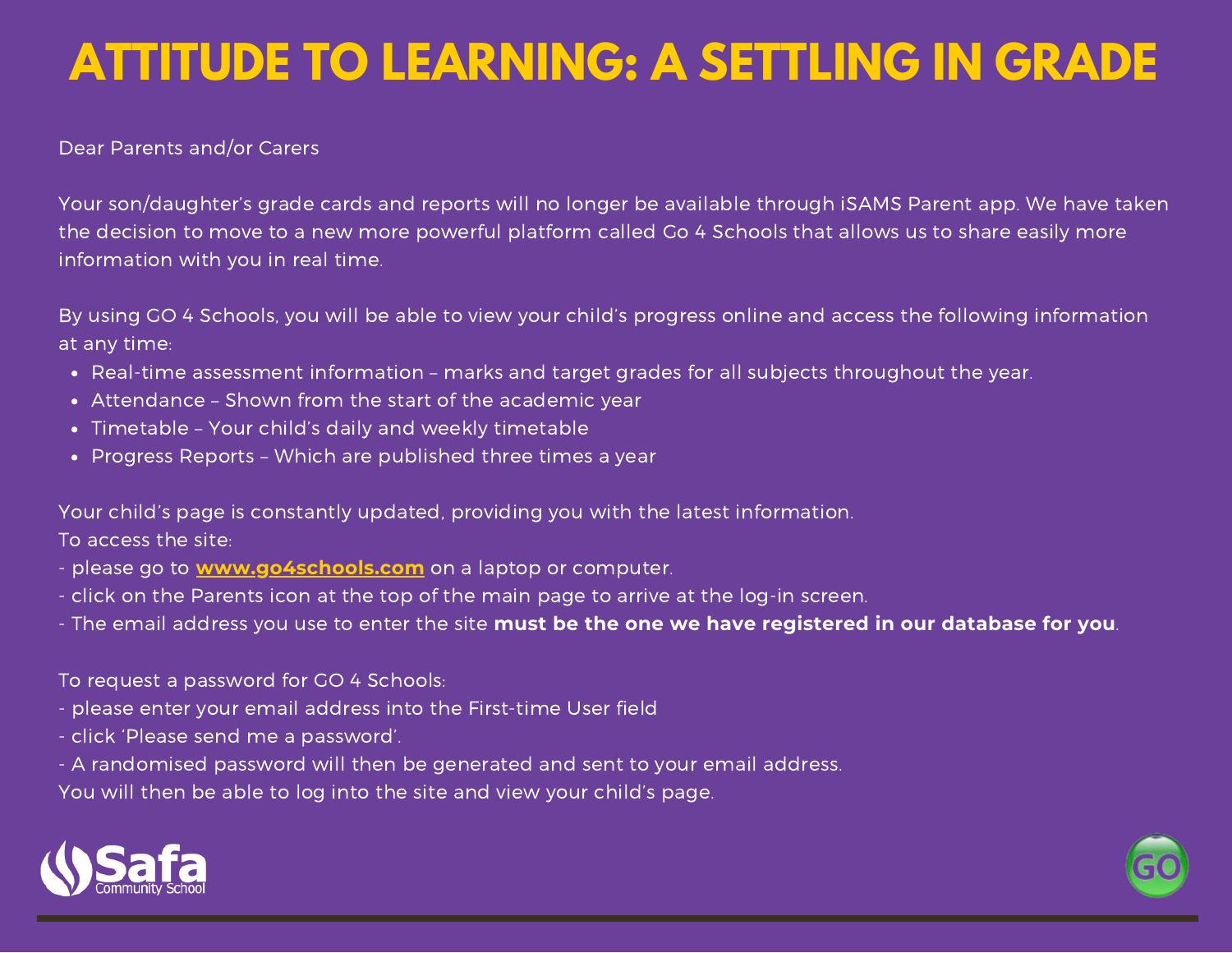



#### **Updating settings and passwords**



To update the settings for notifications and emails generated by GO4Schools select your name on the top menu bar and the 'Settings' option.

Once in the settings page parents can check their email contact address used by the school and notify the school if updated contact details are required.

To manage your communication settings a table showing options for Email, Mobile App and SMS are visible depending on the school's subscription, these can be updated specifically for each of the options available to the school: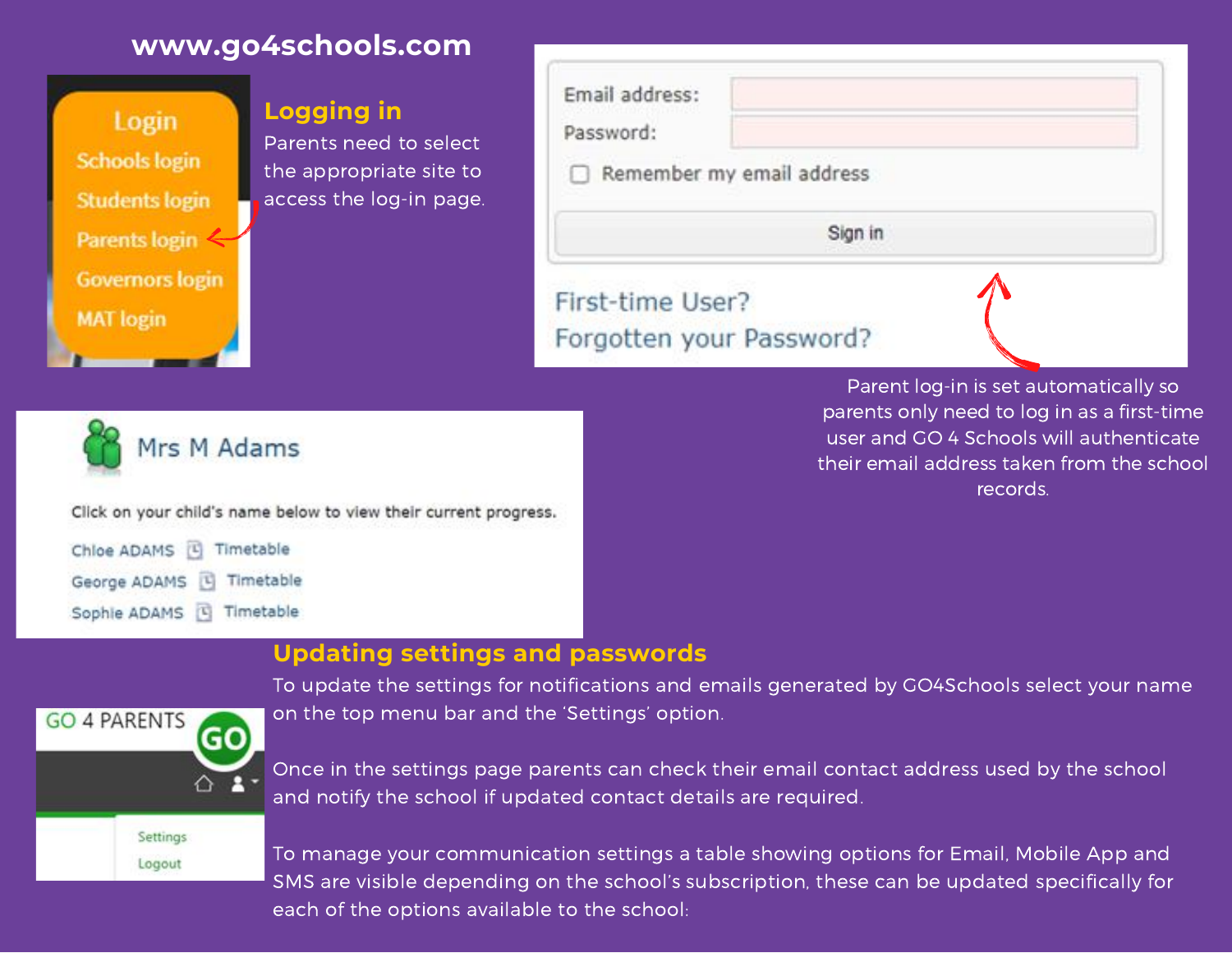|                                                                                                      | Receive updates by Email               |                                            |                                                        |                                                           | Receive rooffications via Mobile App                                         | Receive updates by SMS<br>and the property of the control of the control of |                                                          |                                                                    |                                            |
|------------------------------------------------------------------------------------------------------|----------------------------------------|--------------------------------------------|--------------------------------------------------------|-----------------------------------------------------------|------------------------------------------------------------------------------|-----------------------------------------------------------------------------|----------------------------------------------------------|--------------------------------------------------------------------|--------------------------------------------|
|                                                                                                      | <b>Enabled</b> for school              |                                            | Use when enabled?<br>the company's company's company's | Disabled by achool<br>and the contract of the contract of | Use when analysis?<br>the property of the control of the control of the con- |                                                                             | Enabled by school<br>and the control of the state of the | Use when enabled?<br>the property of the control of the control of |                                            |
| Daily homework summarize                                                                             | . .<br>Mé                              | <b>STATISTICS</b><br>an an an<br>100<br>No |                                                        | 760                                                       | 310                                                                          | <b>SILL</b>                                                                 | Ala                                                      | n/a                                                                |                                            |
| Daily/meetly behaviour summaries                                                                     | ia.                                    | THE                                        | 湯                                                      | Ma                                                        | m<br>THE                                                                     | 1987                                                                        | . .<br>in (i)                                            | <b>ALL</b>                                                         |                                            |
| the company of the company of the<br><b>Oxtantism updates</b><br>and and compared to provide a state | .<br>tis.<br>n na<br><b>STATISTICS</b> | Yes<br>.                                   |                                                        | Tes.                                                      | No.                                                                          | V.                                                                          | A/a                                                      | h/s                                                                |                                            |
| ulinita va ett<br>Attendance spokers<br><b>AND THE REAL PROPERTY</b>                                 | a con<br>Tes.<br>.<br><b>British</b>   | Tes<br>.                                   | $\ddot{\mathbf{v}}$                                    | Ter<br><b>COMPANY</b>                                     | m                                                                            | U,                                                                          | The                                                      | Terr                                                               | $\mathbf{w}^{\prime}$<br><b>CONTRACTOR</b> |
| Saffrasall importantes                                                                               | Yes.                                   | THE                                        | ×                                                      | THE                                                       | Tes.                                                                         | $\mathcal{L}(\mathcal{H})$ .                                                | Fire                                                     | $70\%$                                                             | $\mathcal{P}_{\mathcal{L}}$                |

Parents can also update their password from the settings page.

### **Student page – Overview**



Links at the top of the page will allow parents to see detailed information and alerts for inbox messages and reports. The academic year can be changed from a drop-down list if previous years are visible to parents.

The 'I' icon will display any student data that the school has shared with the parent regarding the child including SEND etc.

Alerts for items that have not been viewed will be displayed alongside the icons for each of these areas in GO 4 Schools.

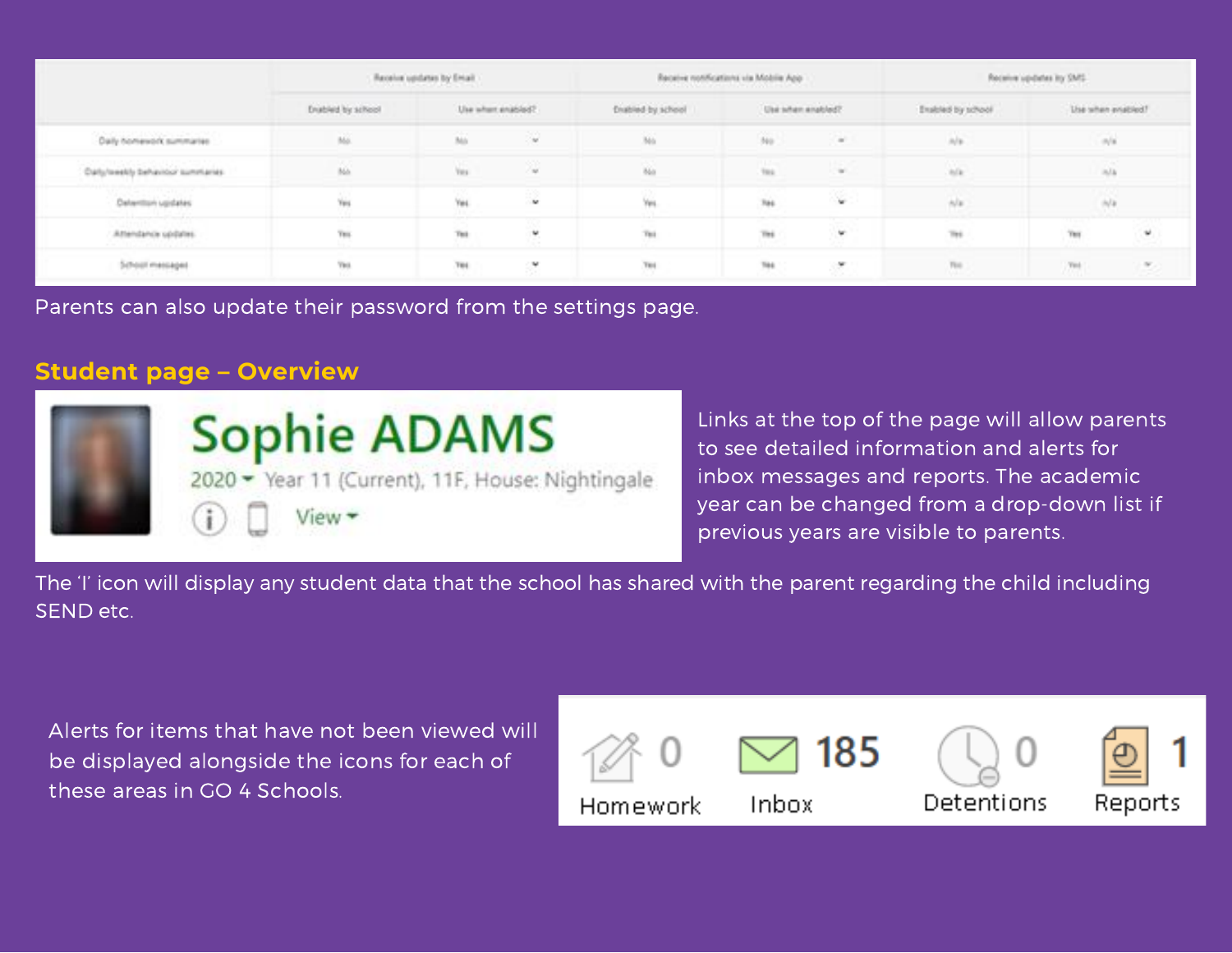## **Timetable**

Today's timetable is visible with a link to the full timetable.

| We. | 08:09:15 09:15<br>Tutor x Science | 11F/Tu 11WD1/Sc       | 10:20 10:20<br>x Mathematics<br>11w/Ma3 | 11:20<br>$\mathbb{X}$ | 11:40:<br>English Language<br>11w/En2 | 13:40<br>12:40 12:40<br>x Science<br>11WD1/Sc |             | 15:20<br>14:20<br>History<br>11X/Hi1   |  |
|-----|-----------------------------------|-----------------------|-----------------------------------------|-----------------------|---------------------------------------|-----------------------------------------------|-------------|----------------------------------------|--|
|     | 120 --- 112                       | Mr C CLUÍ Mrs Y YARDE | Mr. Z. ZINE<br>648.                     | della di              | Mr S GREEN<br>G60                     | Mrs R ROULSTONE<br>$-1.15$                    | $1 - 1 + 1$ | Miss J JAVEDAN-INALLOU<br>G25<br>319.0 |  |

#### **Progress**

A Progress overview table displays any residual schemes in place with a count of subjects within each residual band.

| dil Progress                |                  |
|-----------------------------|------------------|
| GO 4 Schools: Current model |                  |
| Above target                |                  |
| On target                   | $\boldsymbol{A}$ |
| <b>Below target</b>         |                  |
| Well below target           | $\circ$          |